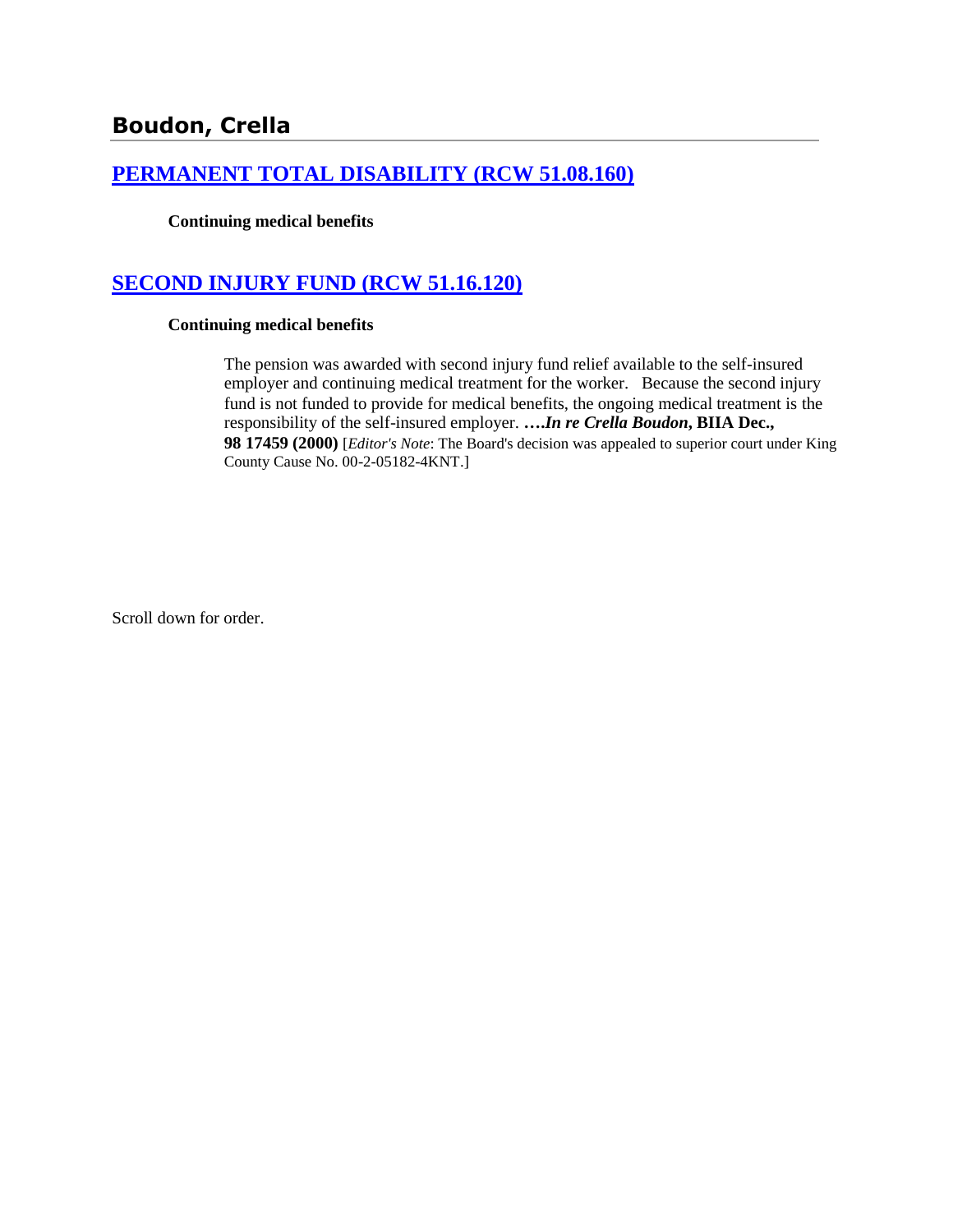## **BEFORE THE BOARD OF INDUSTRIAL INSURANCE APPEALS STATE OF WASHINGTON**

**)**

**IN RE: CRELLA J. BOUDON ) DOCKET NOS. 98 17459 & 99 22359**

**CLAIM NO. T-380016 ) DECISION AND ORDER** 

APPEARANCES:

Claimant, Crella J. Boudon, by Rumbaugh, Rideout & Barnett, per Teri L. Rideout

 Self-Insured Employer, The Boeing Company, by Craig, Jessup & Stratton, per Rebecca D. Craig and Janet L. Smith

> Department of Labor and Industries, by The Office of the Attorney General, per Penny L. Allen, Assistant

 These appeals were filed by the self-insured employer, The Boeing Company, with the Board of Industrial Insurance Appeals on August 24, 1998, regarding orders of the Department of Labor and Industries dated June 25, 1998.

 With respect to Docket No. 98 17459, the June 25, 1998 Department order confirmed that, by separate order, the Department had placed the claimant on the pension rolls as a totally permanently disabled worker effective July 20, 1998, that the permanent partial disability caused by the industrial injury of June 19, 1989, would have resulted in an award equal to \$36,000 and that, when the disability was combined with and superimposed upon prior disabling conditions, the classification of total permanent disability resulted. Accordingly, the Department ordered the self-insured employer to submit the sum of \$36,000 made payable to the Department of Labor and Industries and determined that the balance of the pension reserve required to pay the worker's pension would be charged against the second injury account. **REVERSED AND REMANDED.**

 With respect to Docket No. 99 22359, the June 25, 1998 Department order stated that the claimant had been classified as permanently totally disabled and placed on the pension rolls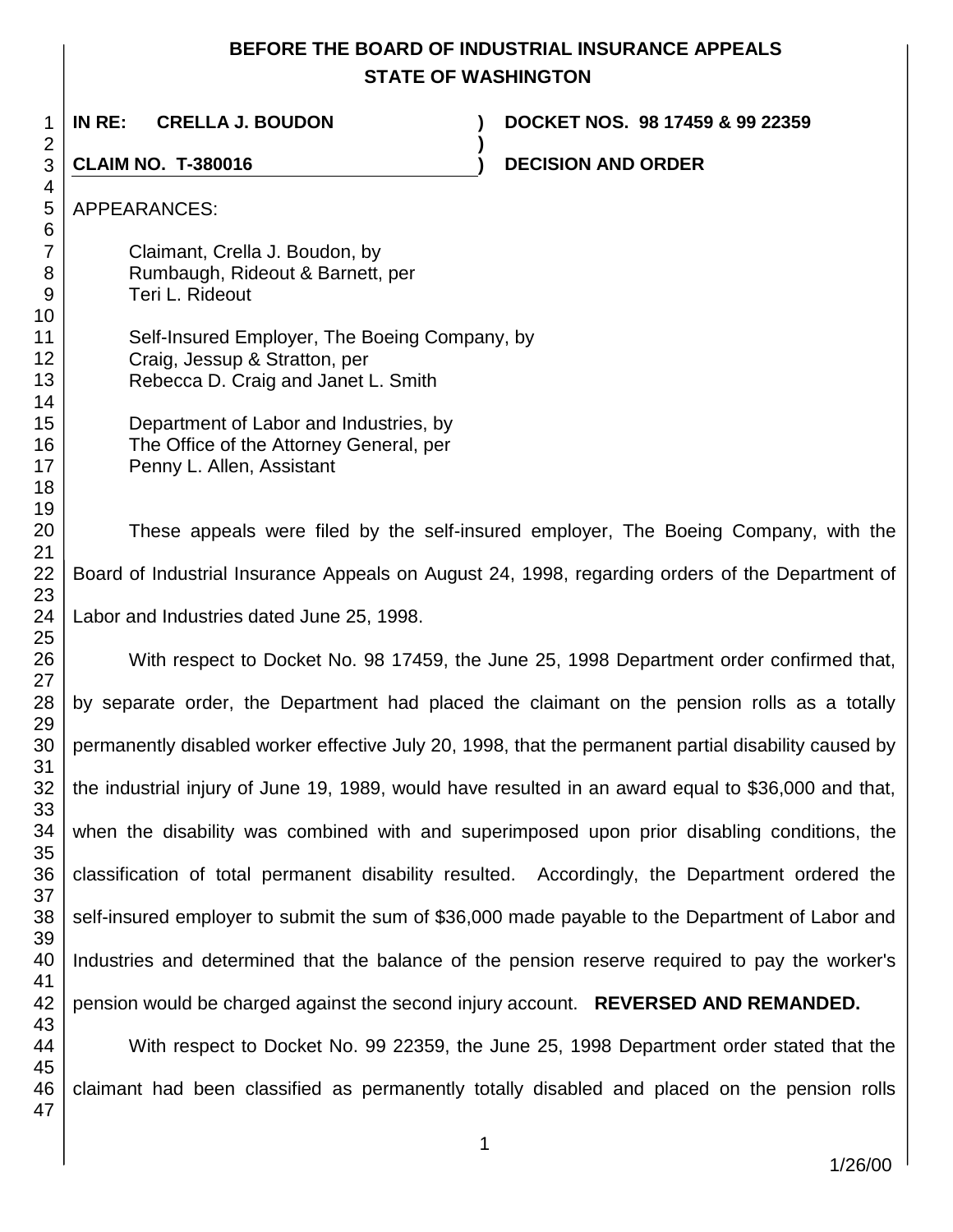effective July 20, 1998, and authorized treatment to continue for the claimant's anti-depressant medication and medical monitoring thereof. **REVERSED AND REMANDED**

### **PROCEDURAL AND EVIDENTIARY MATTERS**

The self-insured employer's Notice of Appeal specifically references both Department orders issued in this claim on June 25, 1998. The two Department orders have separate subject matters. One awards a pension and authorizes ongoing payment for medical treatment and medication associated with the claimant's psychiatric condition. That appeal was not specifically docketed. The second order directs second injury fund relief. That appeal was granted and assigned Docket No. 98 17459. At no point during the hearing process did the parties or the representatives of the Board notice the failure to assign a docket number to the first appeal. The jurisdictional facts relative to both appeals were stipulated into the record on May 3, 1999. 5/3/99 Tr., pp. 20-21. In addressing the Department's Petition for Review, the Board recognized the docketing error. By order dated December 6, 1999, the Board assigned the overlooked appeal Docket No. 99 22359. Because the parties proceeded with hearings as though the appeal in Docket No. 98 17459 had been granted from both Department orders of June 25, 1998, the appeals will be treated as having been consolidated for hearing. The complete record of proceedings in Docket No. 98 17459, including the May 3,1999 stipulation to the accuracy of the jurisdictional history prepared by the Board, is deemed to be the record in the appeal assigned Docket No. 99 2359.

Pursuant to RCW 51.52.104 and RCW 51.52.106, this matter is before the Board for review and decision on a timely Petition for Review filed by the Department to a Proposed Decision and Order issued on August 31, 1999, in which the order [*sic*] of the Department dated June 25, 1998, was reversed and remanded to the Department with directions to issue an order declaring the claimant a permanently totally disabled worker; determining that the self-insured employer was entitled to second injury fund relief as of June 1, 1996; directing that the self-insured employer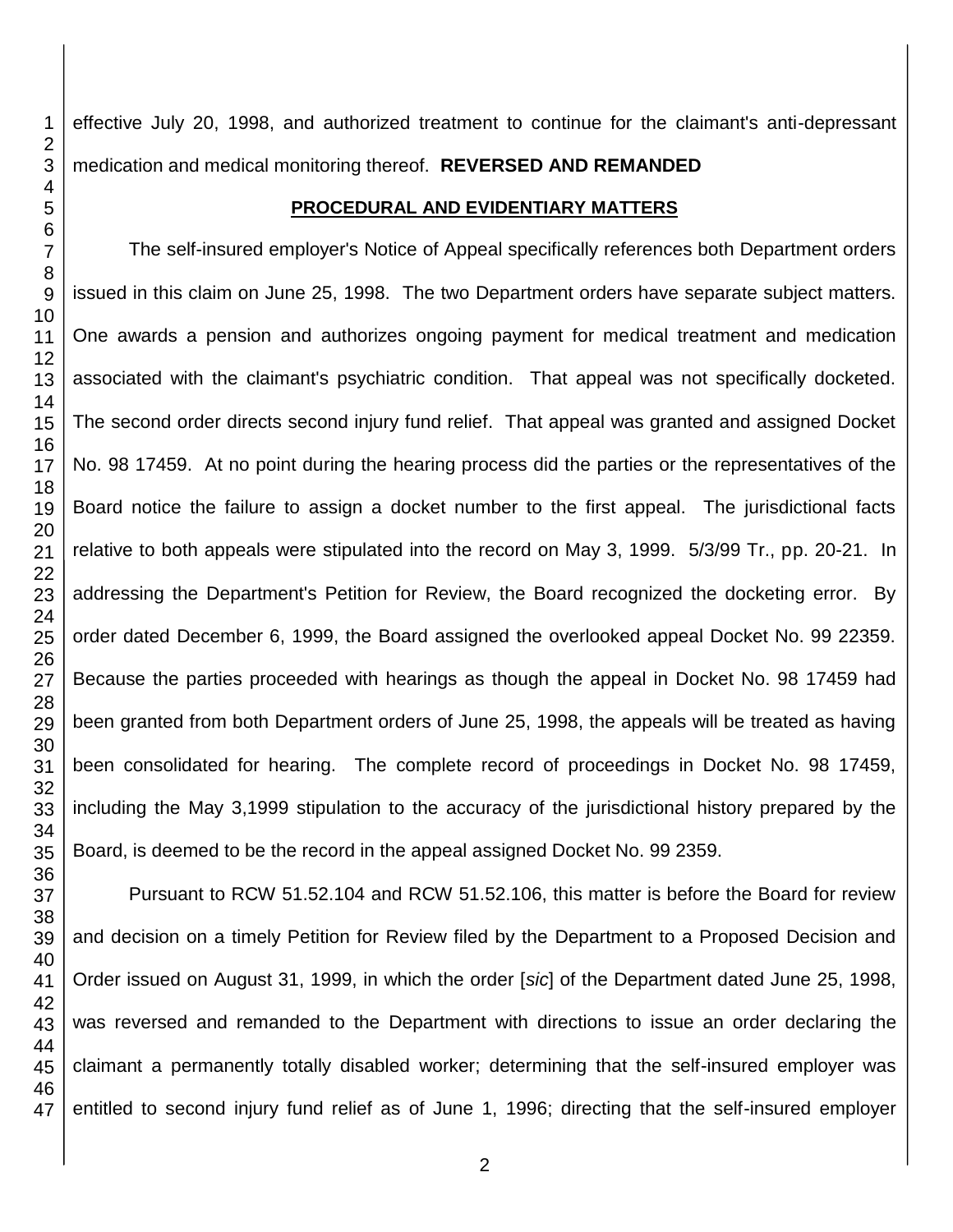recoup from the second injury fund any benefits paid by the employer to the claimant after June 1, 1996; declaring that any further medical/psychiatric benefits payable in this matter should be paid from the second injury fund and not by the individual self-insured employer; and to take such further and necessary action as is indicated by the law and the facts of this case.

The Board has reviewed the evidentiary rulings in the record of proceedings and finds that no prejudicial error was committed and the rulings are affirmed.

## **DECISION**

With respect to Docket No. 98 17459, the Department asks the Board to determine that the claimant was permanently totally disabled as of July 20, 1998, as opposed to the June 1, 1996 date determined in the Proposed Decision and Order. We agree with the industrial appeals judge that the Department 's July 20, 1998 date is incorrect. However, for the reasons articulated below, we find the actual effective date to be January 13, 1998.

With respect to Docket No. 99 22359, the Department requests that the Board direct the self-insured employer to bear the expense of the claimant's ongoing psychiatric medication and medical monitoring. As discussed below, we agree that is the correct outcome.

The parties agree that Ms. Boudon is permanently and totally disabled and that the self-insured employer is entitled to second injury fund relief. Where they disagree is on the effective date of the claimant's award for permanent total disability and the self-insured employer's entitlement to second injury fund relief. The Department asserts that a worker is not permanently and totally disabled until it makes that determination and issues an order to that effect. Further, the Department maintains that it cannot issue an order classifying a worker as permanently and totally disabled until: (a) the worker's medical condition is fixed; (b) vocational efforts have been completed; and (c) after the self-insured employer submits the claim to the Department for closure.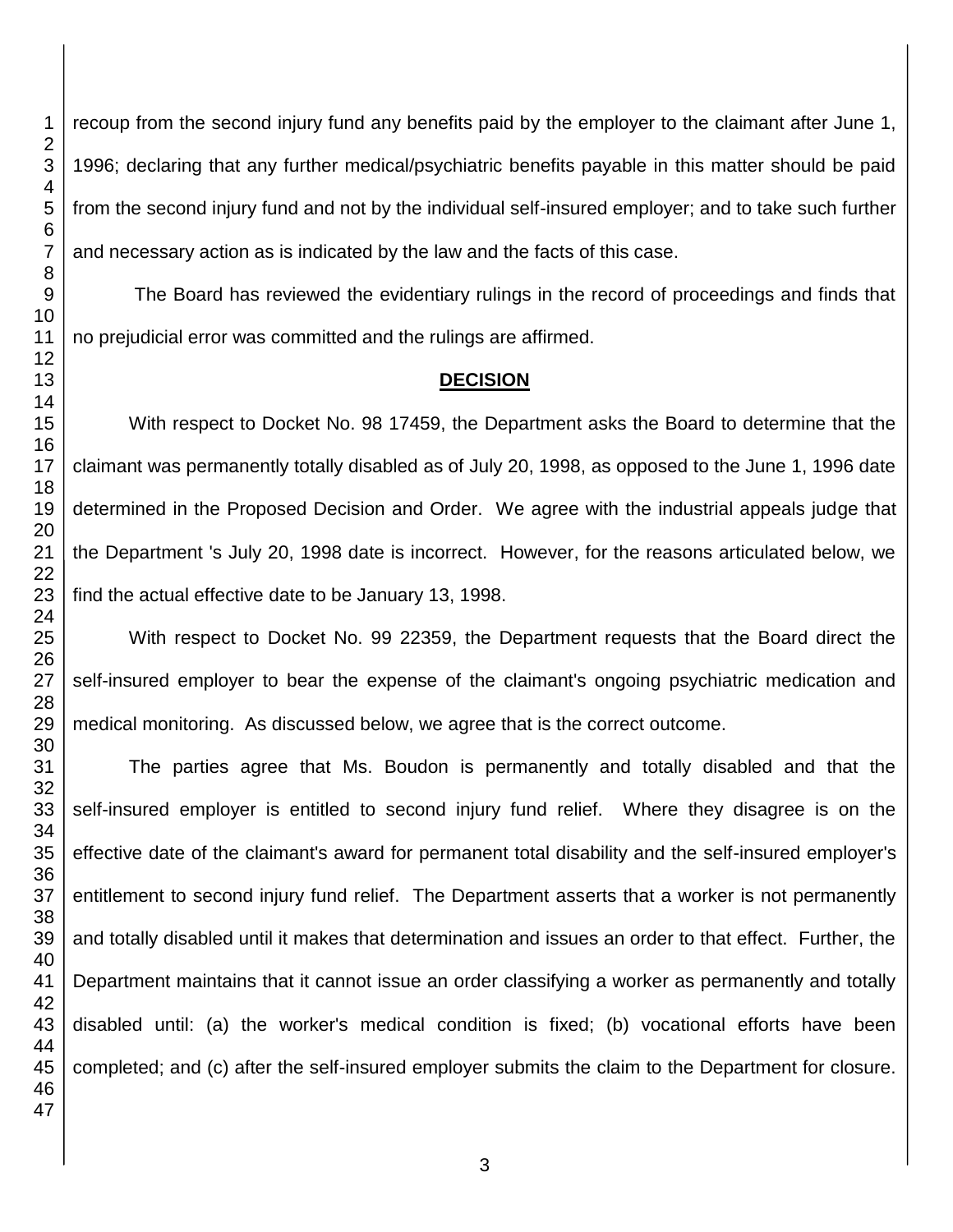The Department also argues that it is appropriate to post-date the effective date of pension benefits for administrative convenience.

The Board has addressed this issue on a number of occasions, and has designated one of its decisions as a significant decision under RCW 51.52.160. *In re Harold J. McCormack*, BIIA Dec., 90 3187 (1992). In *McCormack*, we held that the effective date for placing the claimant on the pension rolls and for charging the balance of the pension reserve against the second injury fund was the date the claimant became permanently and totally disabled. We rejected the effective date selected by the Department, which was nearly one month after the date of the Department order placing the claimant on the pension rolls. *In re Larry N. Sherwood*, Dckt. Nos. 92 1875 and 1879 (January 20, 1994); and *In re Roger D. Neuman*, Dckt. No. 97 7648 (July 9, 1999).

In *Sherwood*, we concluded that the claimant was entitled to permanent total disability benefits when his condition was both medically stable and when he was permanently precluded from performing reasonably continuous gainful employment. We explained that:

Receipt of total permanent disability benefits involves questions about whether an injured worker can return to the work force given any restrictions on physical functioning. Frequently these questions cannot be answered until well after an injured worker's condition is fixed. The reason that the determination of whether someone is totally permanently disabled cannot turn on the date of medical fixity is because frequently there are periods after medical fixity has been achieved when the worker is in vocational retraining programs. Such is the case with Mr. Sherwood. His vocational efforts continued well after the date that his condition was medically fixed. While his efforts to become re-employable eventually proved to be unsuccessful, he cannot be considered to be totally permanently disabled until such time as those efforts are shown to have failed in returning him to gainful employment.

*Sherwood* at 3-4.

In *Neuman*, we held that an injured worker is permanently totally disabled effective the date the worker is both medically fixed and, as a vocational matter, is demonstrably permanently unable to be gainfully employed on a reasonably continuous basis. The date the claimant becomes so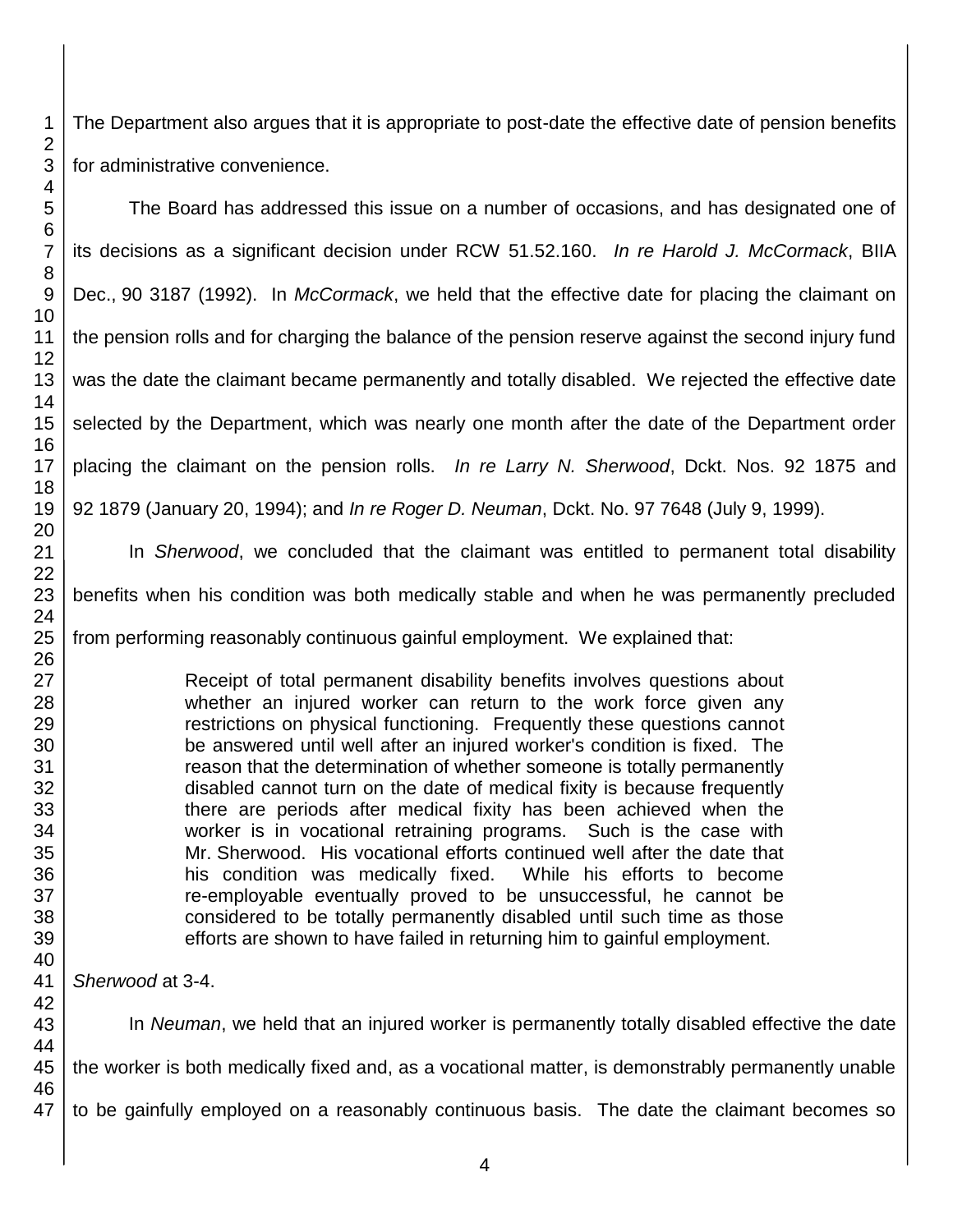disabled is the date the claimant is entitled, by law, to permanent total disability benefits. It is also the date the self-insured employer is entitled to second injury fund relief for cases in which the claimant's disability is due to the combined effects of the industrial injury and the claimant's pre-existing, disabling conditions. We noted the proper focus in identifying the effective date for benefits and second injury fund relief is on the date that the worker is permanently totally disabled as a matter of fact. We specifically rejected the date of medical fixity, the date the employer submits documentation and a request to the Department to make a determination about permanent total disability, and the prospective date selected by the Department after making its determination.

Unlike the claimants in *Neuman* and *McCormack*, Ms. Boudon was not actively engaged in a specific program of vocational training when her physical and mental conditions became medically stable. According to the stipulated record, for purposes of permanent total disability Ms. Boudon's physical condition was medically stable as of June 1, 1996, and her mental health condition was stable as of February 24, 1997. The self-insured employer submitted the claimant's file to vocational consultant Paul Green on December 11, 1997. In addition to the records provided by the self-insured employer, Mr. Green sought information on medical fixity from treating orthopedist, Dr. St. Elmo Newton, III. Mr. Green received that information in a letter dated January 13, 1998. At some point, Mr. Green formed the opinion that vocational efforts would not benefit Ms. Boudon. However, he did not document that opinion in writing until he drafted a written report on January 19**, ,** after this case was on appeal. In that report, he expressed the opinion that Ms. Boudon was permanently totally disabled effective June 1, 1996.

The industrial appeals judge determined that Mr. Green's efforts on behalf of Ms. Boudon consisted solely of an employability assessment rather than active vocational training or placement efforts. He then concluded that Ms. Boudon did not receive vocational services during the time the outcome of her claim awaited Mr. Green's report. Relying on his interpretation of the *McCormack,*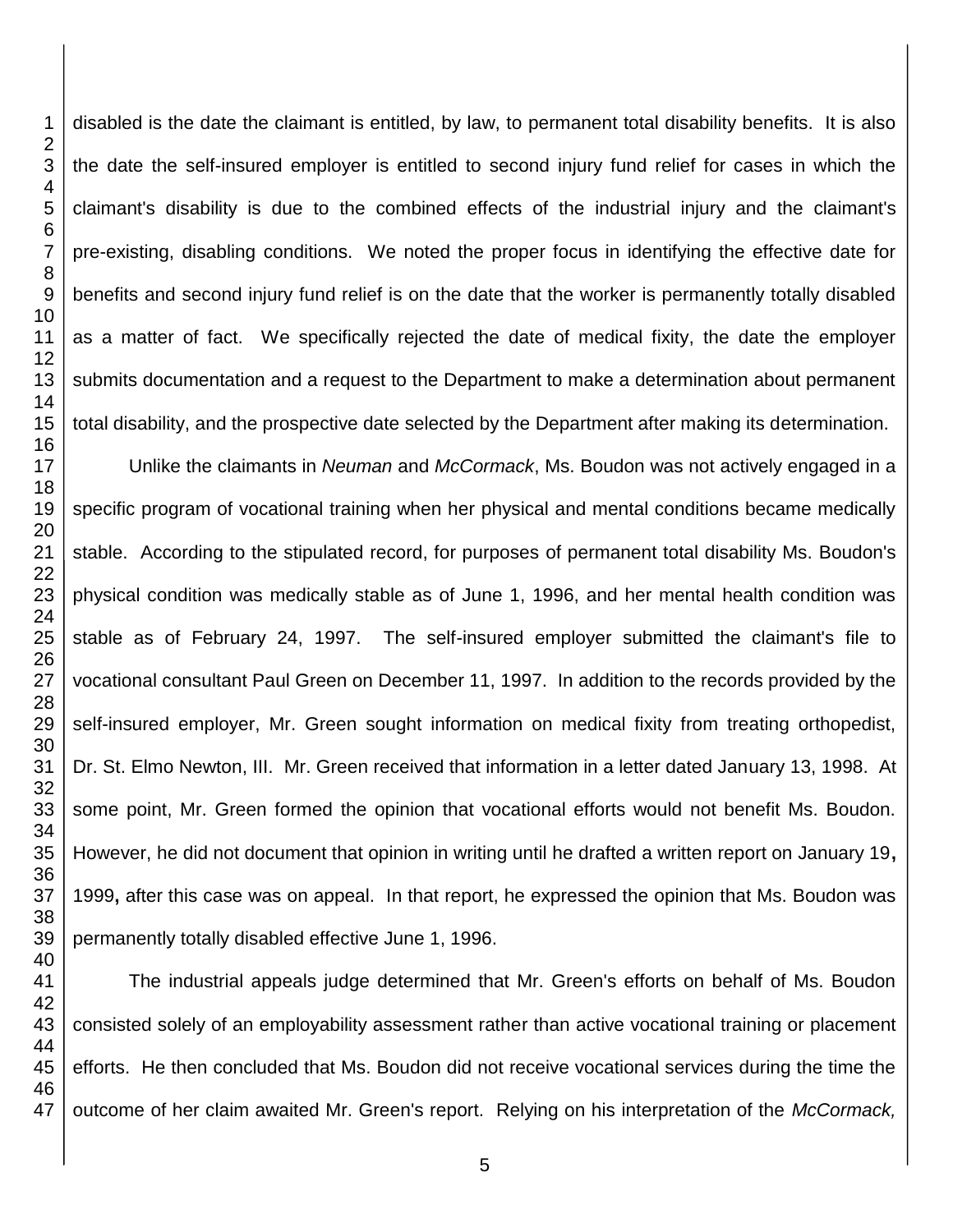decision, the industrial appeals judge set the effective date of the pension at the June 1, 1996 date on which Ms. Boudon's doctor found her medical condition stable. This analysis did not take into account the stipulation that Ms. Boudon's mental health condition was not medically stable until February 24, 1997. In any event, neither of those dates addresses the vocational determination that Ms. Boudon was unemployable. As we stated in *Neuman*:

> A permanent total disability determination is a combination of medical and vocational fixity, and should be based on the facts then in existence. A retroactive determination should be based on the date medical and vocational experts arrived at the determination that the worker was permanently totally disabled. The date of permanent total disability should not be set at the date of initiation of medical or vocational endeavors which . . . are intended to reduce a worker's disability or enhance the worker's ability to return to work, even if the courses are later determined to have been in vain. So long as the medical or vocational services were initiated as reasonably intended to reduce disability, they remain proper and necessary to their conclusion.

*Neuman* at 12.

An employability assessment is the first step in every vocational effort. Any vocational effort in a case where a pension is ultimately awarded is going to have proven fruitless at some point. The determination must, nonetheless, be made. In this case the self-insured employer, for unknown reasons, did not even initiate the vocational assessment process until December 1997. There is no indication in the record before us that Mr. Green formed his opinion that Ms. Boudon was totally permanently disabled before he drafted his written opinion on January 19, 1999. That date, however is nearly seven months after the June 25, 1998 order on appeal. From the record, we can reasonably infer that Mr. Green had the necessary information to complete his employability determination as of his receipt of Dr. St. Elmo Newton, III's January 13, 1998 letter. Accordingly, January 13, 1998 is the date on which medical and vocational experts were in agreement that Ms. Boudon was totally permanently disabled. That is the effective date that Ms. Boudon should be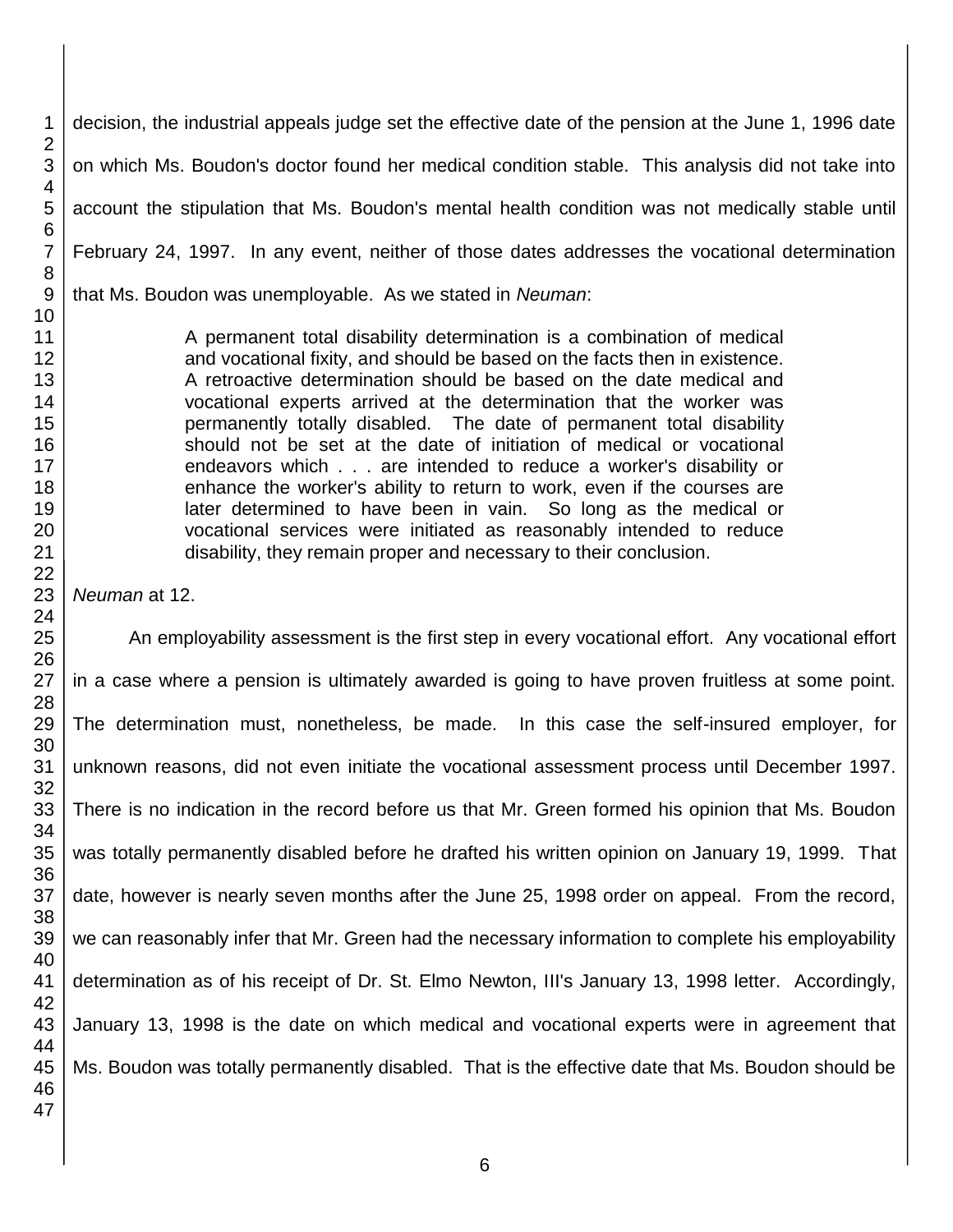placed on the pension rolls and the self-insured employer should be eligible for second injury fund

With respect to Docket No. 99 22359, the Director determined that Ms. Boudon's case is one in which it was appropriate to make a discretionary award of ongoing medical benefits after a pension award. RCW 51.32.160. The Proposed Decision and Order directed that the cost of the post-pension medical benefits should come from the second injury fund. There is no case directly on point, however the Department's Petition for Review points out that the Board has previously determined the limited nature of the relief provided by the second injury fund in the significant decision *In re Raymond Mitchell*, BIIA Dec., 17, 962 (1963). In that case, a state fund employer requested second injury fund relief for its experience rating for the cost of a pension to the extent it exceeded the accident cost of the worker's leg injury. The employer further requested that the accident cost be reduced by a proportionate share of the time loss compensation paid to the claimant before the pension award. We allowed the relief as to the pension, but rejected the request for relief as to apportionment of the cost of time loss compensation, noting that:

The second-injury account statute . . . comes into play only when a workman is classified as totally, permanently disabled, and it seems apparent that its entire intent and purpose is to apportion the cost of the pension reserve between the employer at the time of the second or further injury and the second-injury account. The pension reserve covers only the cost resulting from the classification of a workman as totally permanently disabled*,* which, were it not for the statute, would be charged entirely against the employer in addition to charges previously assessed. It necessarily follows, therefore, that the phrase 'accident cost rate' as used in the statute above quoted refers only to the accident cost to be assessed as a result of such total, permanent disability classification, that is, such additional charges as would be assessed for permanent disability at the time the workman is classified as totally, permanently disabled.

 *Mitchell* at 5-6.

 

 The provision of medical benefits after a pension award is discretionary to the director. It is not an anticipated cost that is built into the pension reserve. To pay the cost of the ongoing benefits from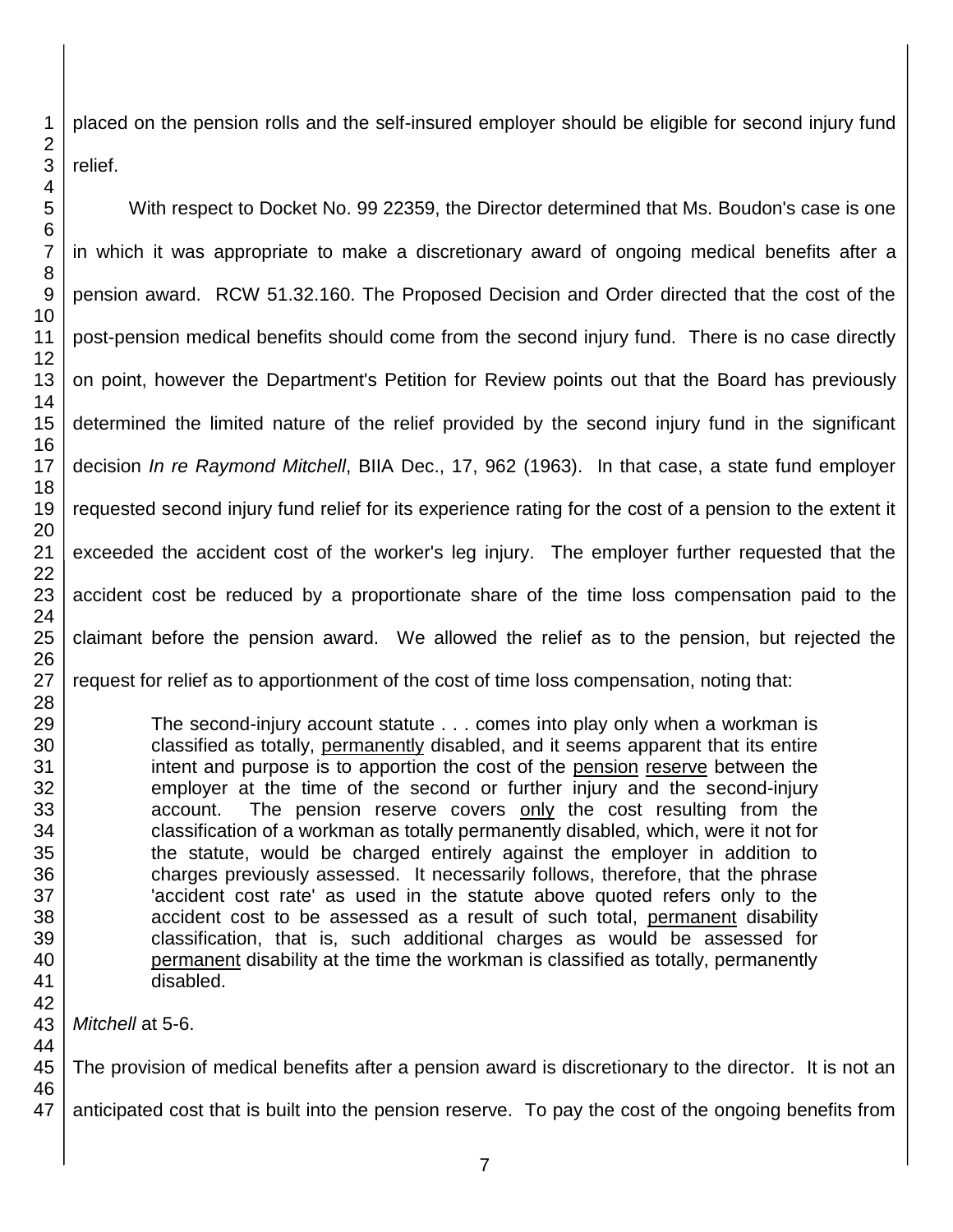the pension reserve would deplete the funds placed in the reserve to cover the cost of the pension over the life of the worker. If the employer were a state fund employer, the Department would pay the cost of the ongoing medical benefits from the medical aid fund, not the supplemental pension reserve fund. The self-insured employer stands in the shoes of the Department with respect to payment of medical benefits and must likewise pay the cost of Ms. Boudon's ongoing psychiatric care.

## **FINDINGS OF FACT**

1. On June 25, 1989, the Department received an application for benefits from the claimant, Crella J. Boudon, alleging an industrial injury on June 19, 1989, to her back during the course of her employment with The Boeing Company.

## On August 30, 1989, the Department issued an order allowing the claim for treatment and benefits and noting that payment of time loss compensation had been reported by the self-insured employer.

On June 25, 1998, the Department issued an order that stated that the injury had resulted in a fixed stage and caused total permanent disability. Accordingly, the Department classified the claimant and placed her on the pension rolls effective July 20, 1998, and allowed authorized treatment to continue for the claimant's anti-depressant medication and medical monitoring thereof.

On June 25, 1998, the Department issued an order noting that by its separate order, the Department had placed the claimant on pension rolls as a totally permanently disabled worker effective July 20, 1998, and that the permanent partial disability proximately caused an industrial injury would have resulted in an amount of \$36,000. The order further noted that when disability is combined with and superimposed upon prior disabling conditions, the classification of total permanent disability resulted. Therefore, the Department ordered the self-insured employer to submit to the Department of Labor and Industries the amount of \$36,000 as a check payable to the Department of Labor and Industries and that the balance of the pension reserve required for paying the worker's pension would be charged against the second account.

On August 24, 1998, the self-insured employer's Notice of Appeal was filed with the Board of Industrial Insurance Appeals concerning the Department orders of June 25, 1998. On October 13, 1998, the Board issued an order granting an appeal in this matter from the June 25, 1998 Department order regarding second injury fund and pension reserve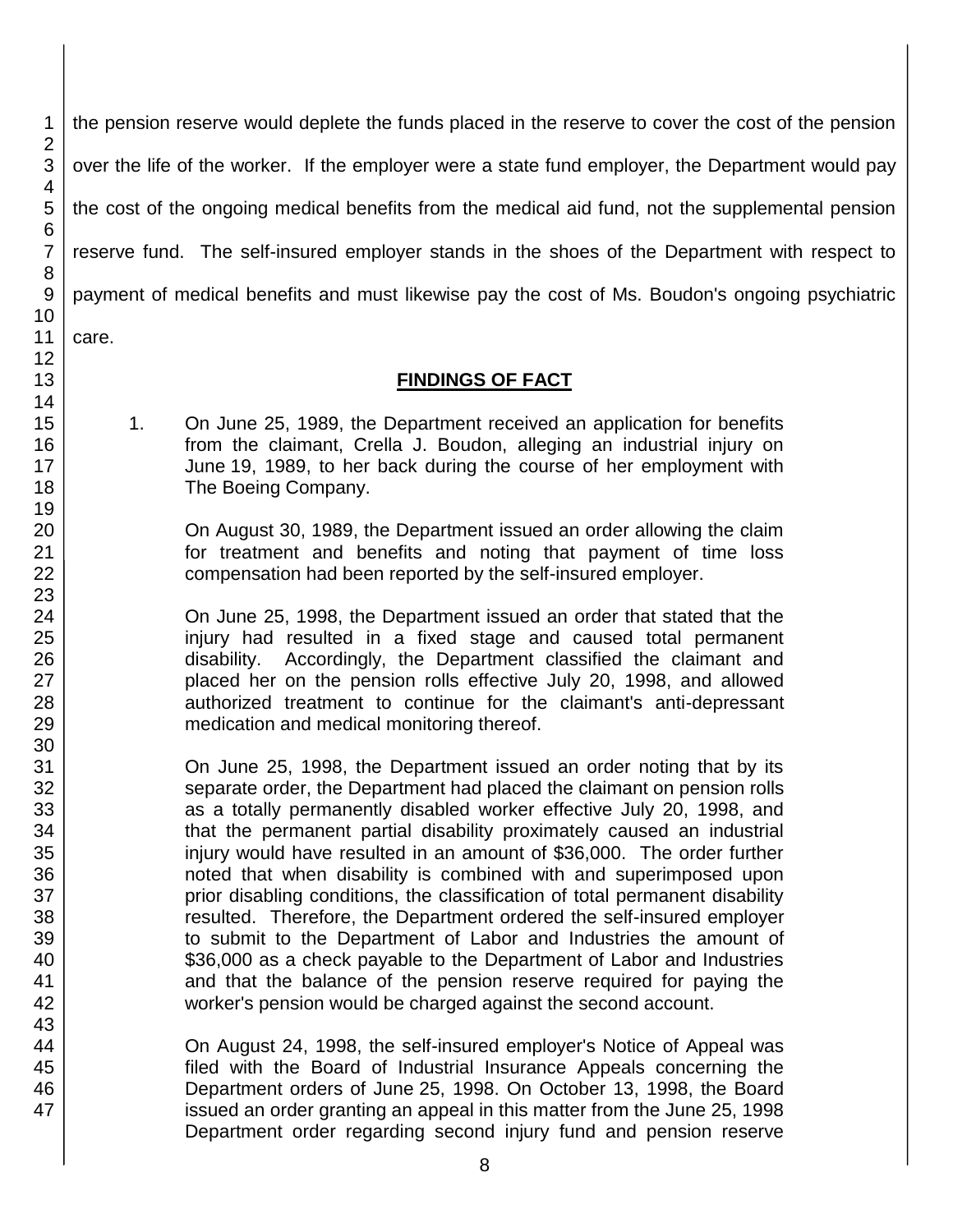balance, assigning Docket No. 98 17459, and directing that further hearings be conducted on the merits.

On December 13, 1999, the Board issued a further order assigning Docket No. 99 22359 to the June 25, 1998 Department order placing the claimant on the pension rolls effective June 30, 1998, and allowing authorized treatment to continue for the claimant's anti-depressant medication and medical monitoring thereof.

- 2. On June 19, 1989, during the course of her employment as an encapsulator with The Boeing Company, Crella J. Boudon injured her low back when she bent over to lift a 5-gallon can of Ketone.
- 3. Prior to her industrial injury on June 19, 1989, the claimant received treatment for low back and left lower extremity difficulties that were best described as of August 1988 as Category 3 for permanent dorsolumbar and lumbosacral impairment.
- 4. The claimant had experienced a history of child abuse and had symptoms of post-traumatic stress disorder as a result of these sexual and emotional abuses. This disorder had not resolved as of June 19, 1989, and had interfered with her ability to function, contributing to her psychological pain and emotional distress.
- 5. Ms. Boudon was 49 years old on the date of her industrial injury, last worked at The Boeing Company on April 1, 1994, and has not been employed in any job since that date.
- 6. On November 28, 1989, the claimant commenced treatment by St. Elmo Newton, III, an orthopedist. The claimant's physical condition, proximately caused by her industrial injury of June 19, 1989, has been medically fixed and stable since June 1, 1996.
- 7. Between June 1, 1996 and February 24, 1997, the claimant continued to receive psychiatric treatment for her psychiatric condition and pain symptoms caused by the industrial injury. Her mental health condition was medically stable as of February 24, 1997.
- 8. During the period from December 11, 1997 to January 13, 1998, the self-insured employer provided vocational services on behalf of the claimant in the form of a vocational assessment, which was reasonably intended to evaluate and enhance her ability to return to work. The earliest date on which those services could have been determined to be unlikely to benefit the claimant was January 13, 1998.
- 9. As of January 13, 1998, the claimant was totally, permanently disabled as a result of the combination of her physical limitations, psychiatric problems, and pain symptoms proximately caused by her industrial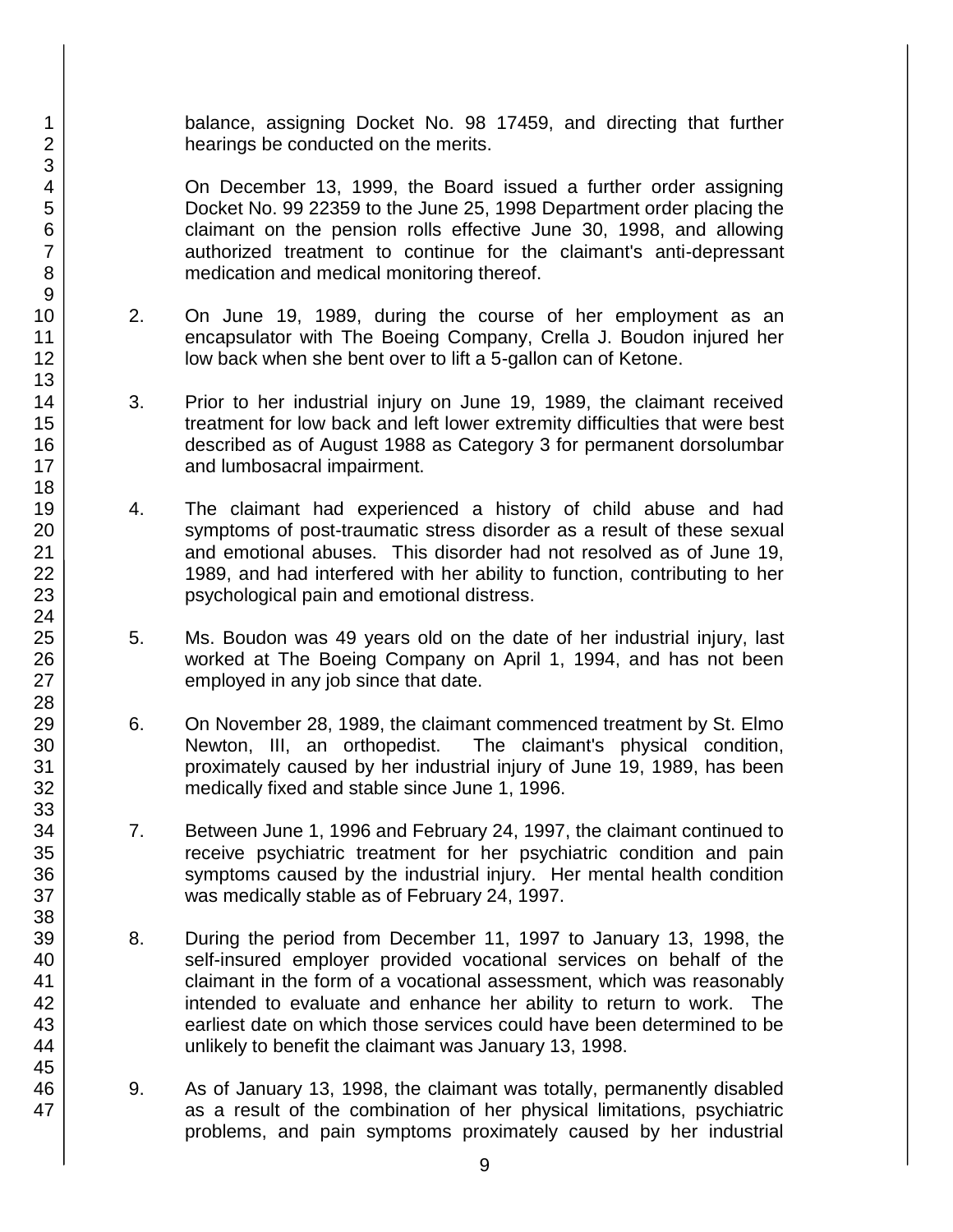injury of June 19, 1989, in view of her age, education, employment experience, transferable skills, and physical limitations.

- 10. After January 13, 1998, the claimant experienced significant difficulties of chronic pain, sleep deprivation, concentration, and depressed mood that affected her ability to function. Despite the use of medication, there was no improvement in her mental condition of January 13, 1998.
- 11. As of January 13, 1998, the claimant was totally and permanently disabled due to the combined effects of her industrial injury of June 19, 1989, superimposed upon her preexisting low back and psychiatric disorders. In the absence of her preexisting conditions, the claimant's industrial injury alone would not have been sufficient to render her totally and permanently disabled.

## **CONCLUSIONS OF LAW**

- 1. The self-insured employer's Notice of Appeal filed with the Board of Industrial Insurance Appeals on August 24, 1998, was timely filed within the meaning of RCW 51.52.060 and WAC 263-12-060.
- 2. The Board of Industrial Insurance Appeals has jurisdiction over the parties and the subject matter of these appeals.
- 3. As of January 13, 1998, to and including July 20, 1998, Crella J. Boudon was totally permanently disabled within the provisions of RCW 51.32.060, as a result of the combined effects of her industrial injury of June 19, 1989, superimposed upon her preexisting low back and psychiatric disorder.
- 4. Effective January 13, 1998, The Boeing Company was entitled to distribution of further accident costs under the provisions of RCW 51.16.120, with respect to the industrial injury of Crella J. Boudon on June 19, 1989.
- 5. With respect to Docket No. 99 22359, the Department order of June 25, 1998, which stated that the claimant had been classified as permanently totally disabled and placed on the pension rolls effective July 20, 1998, and authorized treatment to continue for the claimant's anti-depressant medication and medical monitoring thereof, is incorrect. The order is reversed and the claim remanded to the Department with direction to issue a further order that classifies the claimant as permanently and totally disabled; places her on the pension rolls effective January 13, 1998; and directs that authorized treatment shall continue for the claimant's anti-depressant medication and medical monitoring thereof, payable by the self-insured employer.